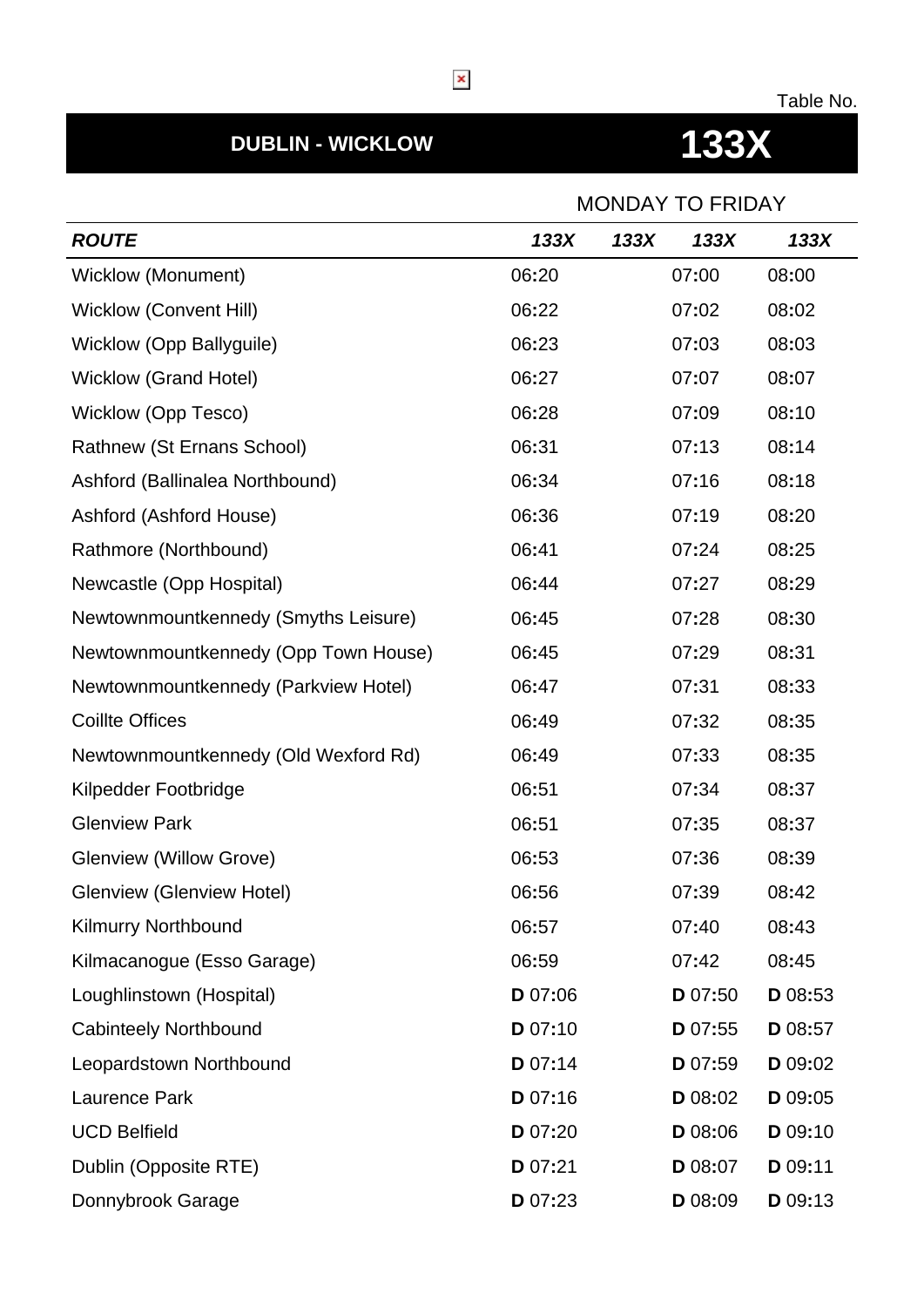|                                       | <b>MONDAY TO FRIDAY</b> |       |         |         |
|---------------------------------------|-------------------------|-------|---------|---------|
| <b>ROUTE</b>                          | 133X                    | 133X  | 133X    | 133X    |
| Dublin (Leeson St Ormonde House)      | D 07:34                 |       | D 08:22 | D 09:26 |
| Dublin (Dawson St)                    | D 07:38                 |       | D 08:27 | D 09:31 |
| Dublin (Westland Row Opp Rail Stn)    | <b>D</b> 07:42          |       | D 08:32 | D 09:36 |
| Dublin (Custom House Quay)            | D 07:46                 |       | D 08:36 | D 09:40 |
| Custom House Quay (Hilton Garden Inn) | D 07:49                 |       | D 08:39 | D 09:43 |
| North Wall Quay (Beckett Bridge)      | D 07:51                 |       | D 08:41 | D 09:45 |
| Dublin (North Wall Quay 3Arena)       | D 07:54                 |       | D 08:45 | D 09:49 |
| Dublin Airport (Terminal Two)         | 08:15                   |       | 09:10   | 10:09   |
| Gorey (Main St - Whitmore Jewellers)  |                         | 06:50 |         |         |
| Arklow (Lidl)                         |                         | 07:07 |         |         |
| Arklow (Euro Shop)                    |                         | 07:08 |         |         |
| Arklow (Ferrybank Church)             |                         | 07:10 |         |         |
| Dublin (Busáras)                      |                         | 08:30 |         |         |

|                                         | <b>MONDAY TO FRIDAY</b> |         |         |  |
|-----------------------------------------|-------------------------|---------|---------|--|
| <b>ROUTE</b>                            | 133X                    | 133X    | 133X    |  |
| Dublin Airport (Atrium Rd Zone11 Stop6) | 16:05                   | 16:45   | 17:10   |  |
| Dublin (East Wall Rd Opp 3Arena)        | P 16:18                 | P 16:58 | P 17:23 |  |
| Custom House Qy (Op Hilton Garden Inn)  | P <sub>16:23</sub>      | P 17:03 | P 17:28 |  |
| <b>South Townsend St</b>                | P 16:29                 | P 17:09 | P 17:34 |  |
| Dublin (Westland Row Church)            | P 16:33                 | P 17:13 | P 17:38 |  |
| Merrion St (Natural History Museum)     | P 16:35                 | P 17:15 | P 17:40 |  |
| Dublin (Leeson St (Fitzwilliam Place)   | P 16:39                 | P 17:20 | P 17:45 |  |
| Dublin (Burlington Hotel)               | P 16:42                 | P 17:23 | P 17:48 |  |
| Dublin (Donnybrook Church)              | P 16:47                 | P 17:28 | P 17:54 |  |
| Dublin (RTE)                            | P 16:48                 | P 17:29 | P 17:55 |  |
| Dublin (Montrose Hotel)                 | P 16:50                 | P 17:31 | P 17:57 |  |
| Dublin (Talbot Hotel Stillorgan)        | P 16:53                 | P 17:34 | P 18:01 |  |
| <b>Stillorgan Park</b>                  | P 16:55                 | P 17:36 | P 18:03 |  |
| Newtownpark Avenue                      | P 16:58                 | P 17:39 | P 18:06 |  |
| Dublin (Cabinteely Cross)               | P 17:03                 | P 17:44 | P 18:11 |  |